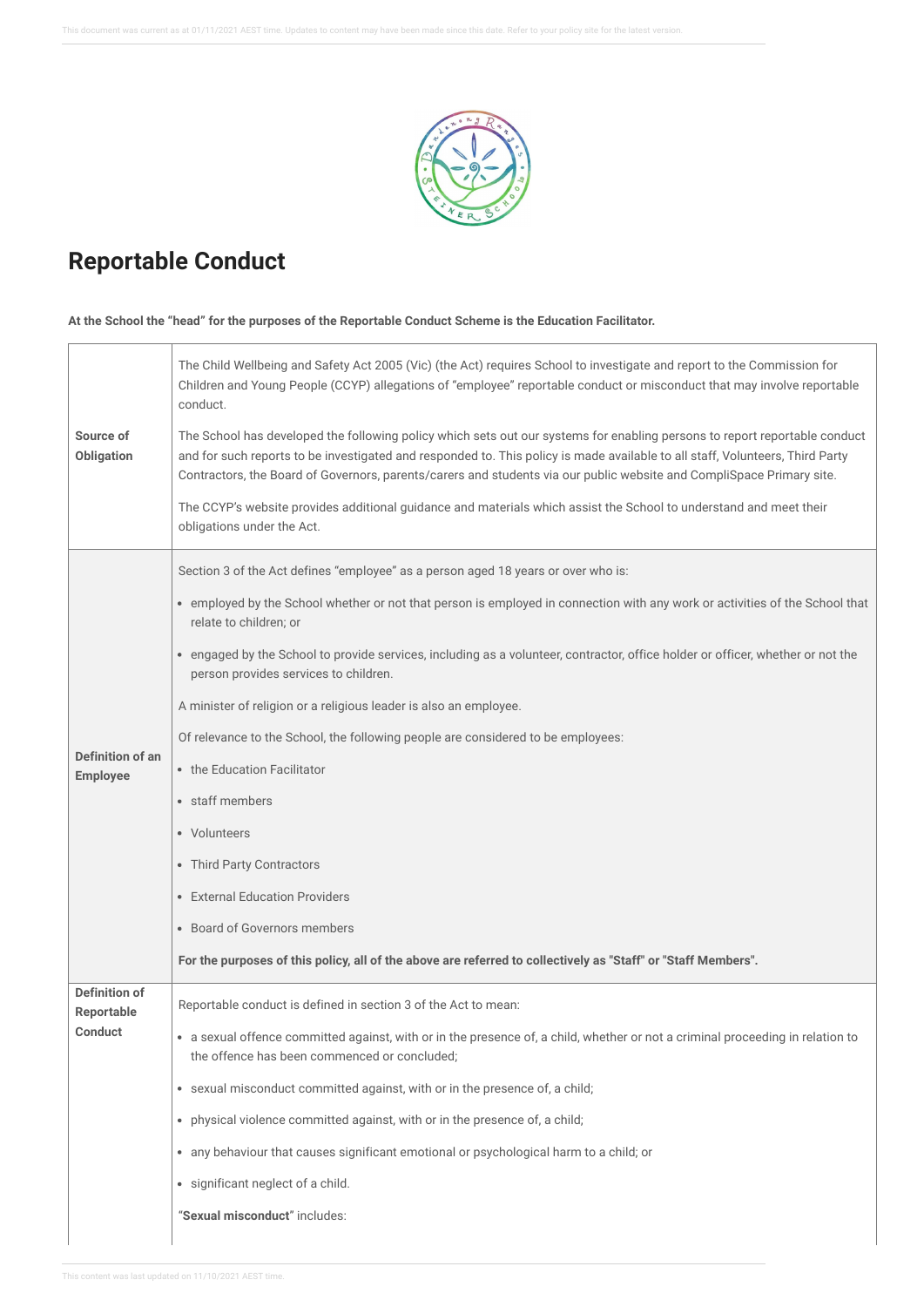| • inappropriate touching or physical contact                                                                                                                                                                                                                                                                                                                               |
|----------------------------------------------------------------------------------------------------------------------------------------------------------------------------------------------------------------------------------------------------------------------------------------------------------------------------------------------------------------------------|
|                                                                                                                                                                                                                                                                                                                                                                            |
|                                                                                                                                                                                                                                                                                                                                                                            |
|                                                                                                                                                                                                                                                                                                                                                                            |
|                                                                                                                                                                                                                                                                                                                                                                            |
| • grooming behaviour                                                                                                                                                                                                                                                                                                                                                       |
| • voyeurism.                                                                                                                                                                                                                                                                                                                                                               |
| "Sexual offence" for the purposes of the Reportable Conduct Scheme means a serious sexual offence as set out in clause 1<br>of Schedule 1 of the Sentencing Act 1991 (Vic), which includes rape, attempted rape, sexual assault, incest, indecent act with<br>a child, persistent sexual abuse of a child, grooming and the production or possession of child pornography. |
| "Significant" means in relation to emotional or psychological harm or neglect, that the harm is more than trivial or<br>insignificant, but need not be as high as serious and need not have a lasting permanent effect.                                                                                                                                                    |
| The CCYP has provided guidance on how to identify physical violence, behaviour that causes emotional or psychological<br>harm to a child and neglect.                                                                                                                                                                                                                      |
| "Physical violence" includes an act that causes physical injury or pain. Examples of physical violence can include:                                                                                                                                                                                                                                                        |
| • hitting/kicking/punching                                                                                                                                                                                                                                                                                                                                                 |
| • pushing/shoving/grabbing/throwing/shaking                                                                                                                                                                                                                                                                                                                                |
| • using an object to hit or strike                                                                                                                                                                                                                                                                                                                                         |
| · using inappropriate restraint/excessive force.                                                                                                                                                                                                                                                                                                                           |
| Physical violence does not include:                                                                                                                                                                                                                                                                                                                                        |
| • reasonable steps taken to protect a child from immediate harm, such as taking a child's arm to stop them from going into<br>oncoming traffic                                                                                                                                                                                                                             |
| • medical treatment given in good faith by an appropriately qualified person, such as a first aid officer administering first aid.                                                                                                                                                                                                                                         |
| "Behaviour that causes emotional or psychological harm" to a child requires a clear link between the alleged conduct and<br>the significant harm suffered (significant is defined above).                                                                                                                                                                                  |
| Signs that a child may have been emotionally or psychologically harmed may include:                                                                                                                                                                                                                                                                                        |
| • patterns of out-of-character behaviour                                                                                                                                                                                                                                                                                                                                   |
| • regression in behaviour                                                                                                                                                                                                                                                                                                                                                  |
| · distress and anxious behaviours                                                                                                                                                                                                                                                                                                                                          |
| • other physical symptoms, such as self-harm.                                                                                                                                                                                                                                                                                                                              |
| The exacerbation or aggravation of an existing mental health disorder may also cause emotional or psychological harm.                                                                                                                                                                                                                                                      |
| Examples of emotional or psychological harm may include:                                                                                                                                                                                                                                                                                                                   |
| • exposure to violence or threats of violence                                                                                                                                                                                                                                                                                                                              |
| · self-destructive behaviour                                                                                                                                                                                                                                                                                                                                               |
| • antisocial behaviour                                                                                                                                                                                                                                                                                                                                                     |
| • persistent hostility/rejection                                                                                                                                                                                                                                                                                                                                           |
| • humiliation/belittling                                                                                                                                                                                                                                                                                                                                                   |
| • scapegoating.                                                                                                                                                                                                                                                                                                                                                            |

This content was last updated on 11/10/2021 AEST time.

It will not be reportable conduct if: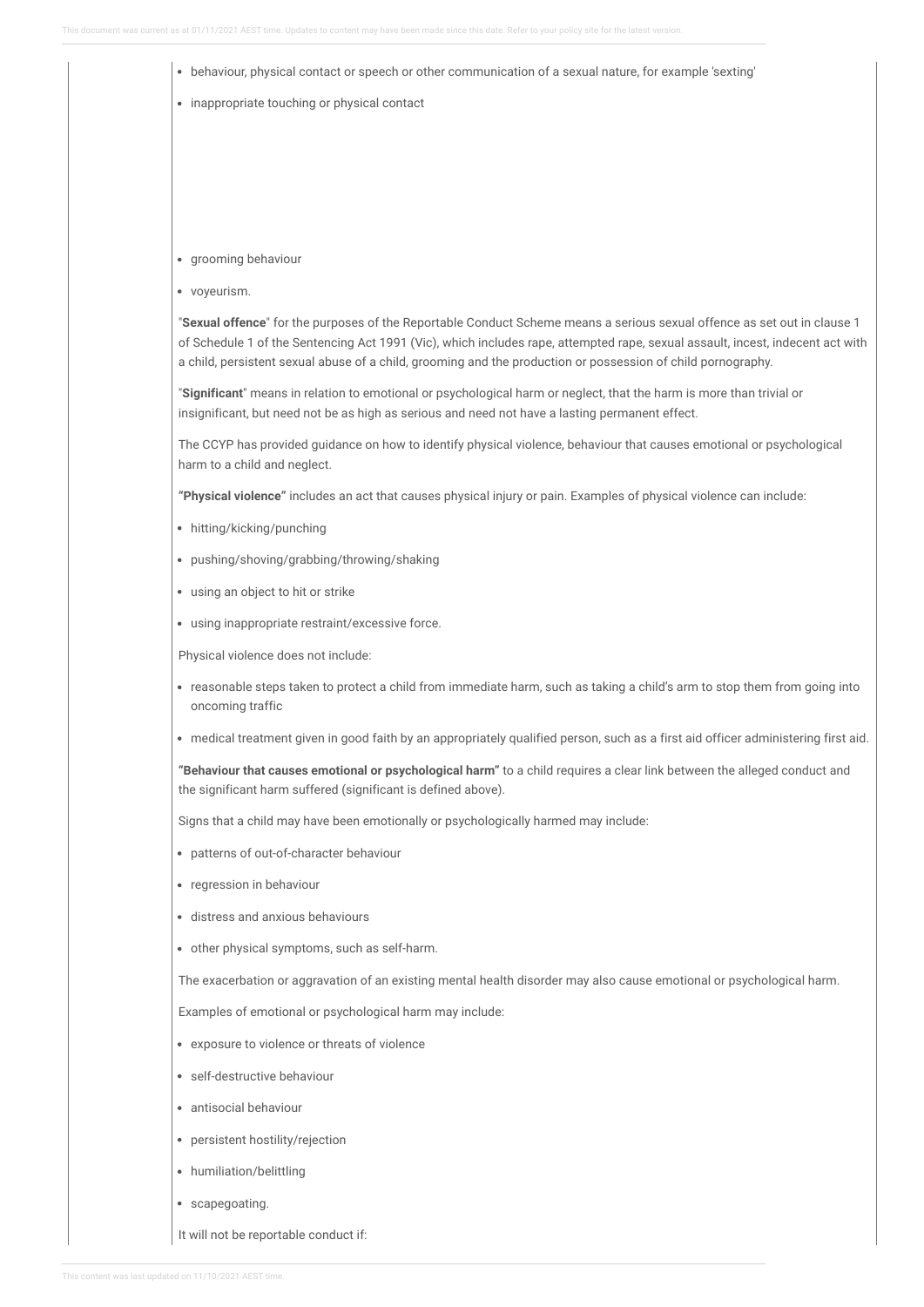|                                        | a person takes reasonable steps to protect a child from immediate harm<br>$\bullet$                                                                                                                                                                                                                                                                                                                                                                                                                                                   |
|----------------------------------------|---------------------------------------------------------------------------------------------------------------------------------------------------------------------------------------------------------------------------------------------------------------------------------------------------------------------------------------------------------------------------------------------------------------------------------------------------------------------------------------------------------------------------------------|
|                                        | • a person with responsibility for discipline takes lawful and reasonable disciplinary action, such as sending a child to sit in<br>'time out' for a period of time (refer to our Student Discipline Policy)                                                                                                                                                                                                                                                                                                                          |
|                                        | • an appropriately qualified person gives medical treatment in good faith such as a first aid officer administering first aid.                                                                                                                                                                                                                                                                                                                                                                                                        |
|                                        | "Neglect" occurs when a person does not meet their obligations and responsibilities to keep a child safe and well. The<br>neglect:                                                                                                                                                                                                                                                                                                                                                                                                    |
|                                        | • must be more than minor and insignificant                                                                                                                                                                                                                                                                                                                                                                                                                                                                                           |
|                                        | • does not need to have a lasting or permanent effect                                                                                                                                                                                                                                                                                                                                                                                                                                                                                 |
|                                        | • may be an ongoing situation or a one-off incident, as long as it is not minor in nature.                                                                                                                                                                                                                                                                                                                                                                                                                                            |
|                                        | Refer to Definition and Key Risk Indicators of Abuse for more information about sexual offences, grooming, physical violence,<br>emotional or psychological harm and neglect.                                                                                                                                                                                                                                                                                                                                                         |
|                                        | Our Child Safe Code of Conduct outlines expected standards of behaviour for all Staff, Volunteers and Third Party<br>Contractors at the School. It is important to note that a breach of this Code will not always be reportable conduct. Such<br>breaches can often be dealt with at the School level and don't need to be reported to the CCYP. For example, reasonable<br>discipline of a student would not amount to behaviour that causes emotional or psychological harm to a child and therefore<br>is not reportable conduct. |
|                                        | Under the Act, the School must notify the CCYP of a reportable allegation against a Staff Member.                                                                                                                                                                                                                                                                                                                                                                                                                                     |
|                                        | Reportable allegation is defined in section 3 of the Act to mean any information that leads a person to form a reasonable<br>belief that a Staff Member has committed:                                                                                                                                                                                                                                                                                                                                                                |
| <b>What to Report</b>                  | • reportable conduct; or                                                                                                                                                                                                                                                                                                                                                                                                                                                                                                              |
| to the CCYP                            |                                                                                                                                                                                                                                                                                                                                                                                                                                                                                                                                       |
|                                        | • misconduct that may involve reportable conduct -                                                                                                                                                                                                                                                                                                                                                                                                                                                                                    |
|                                        | whether or not the conduct/misconduct is alleged to have occurred in the course of the person's employment at the School.                                                                                                                                                                                                                                                                                                                                                                                                             |
|                                        | Guidance from the CCYP states that reasonable belief is more than a suspicion. There must be some objective basis for the<br>belief. However, it is not the same as proof and does not require certainty.                                                                                                                                                                                                                                                                                                                             |
|                                        | Any person may disclose a reportable allegation to the CCYP by using an online form available from the CCYP's website, by<br>phone or by letter (section 16L of the Act).                                                                                                                                                                                                                                                                                                                                                             |
|                                        | While any person may disclose a reportable allegation, the "head" of an entity to which the reportable conduct scheme<br>applies must notify the CCYP of a reportable allegation (section 16M).                                                                                                                                                                                                                                                                                                                                       |
|                                        | The "head" for the purposes of the Reportable Conduct Scheme is defined under section 3(1) of the Act as:                                                                                                                                                                                                                                                                                                                                                                                                                             |
|                                        | • the chief executive officer of the entity (however described); or                                                                                                                                                                                                                                                                                                                                                                                                                                                                   |
| <b>Who Must</b>                        | • if there is no chief executive officer, the principal officer of the entity (however described); or                                                                                                                                                                                                                                                                                                                                                                                                                                 |
| <b>Make the</b><br><b>Notification</b> | • if there no chief executive officer or principal officer, a person, or the holder of a position in the entity nominated by the<br>entity and approved by the CCYP.                                                                                                                                                                                                                                                                                                                                                                  |
|                                        | At the School the "head" for the purposes of the Reportable Conduct Scheme is the Education Facilitator.                                                                                                                                                                                                                                                                                                                                                                                                                              |
|                                        | The "head" of the School has distinct responsibilities under the Reportable Conduct Scheme.                                                                                                                                                                                                                                                                                                                                                                                                                                           |
|                                        | It is a criminal offence for the "head" of the School to fail to disclose a reportable allegation to the CCYP without a<br>reasonable excuse. The Act does not define what a reasonable excuse may be, but section 16M(5) provides an exemption if<br>they honestly and reasonably believed that another person had notified the CCYP.                                                                                                                                                                                                |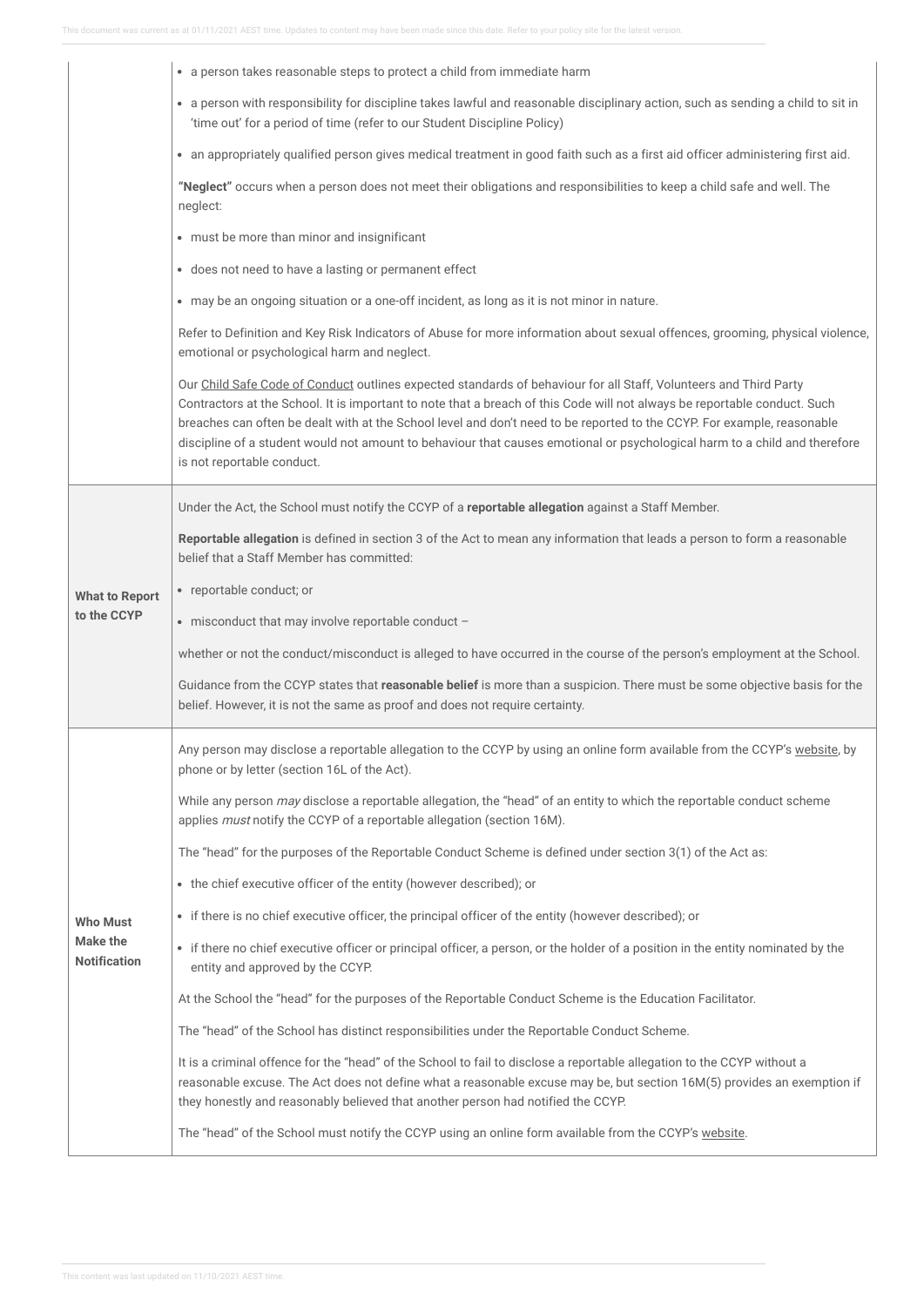J.

| <b>Fulfilling the</b><br>"Head" of the<br>School's<br><b>Responsibilities</b>    | The "head" of the School is responsible for ensuring that the School complies with the reportable conduct obligations under<br>the Act. However, the CCYP does not expect the "head" of the School to practically carry out their responsibilities alone. They<br>may seek help from other people within the School. This may include creating and developing systems, sending approved<br>notifications to the CCYP, or conducting investigations on the behalf of the "head" of the School.<br>The "head" of the School cannot <i>delegate</i> their responsibilities under the Act - they are still solely responsible for ensuring<br>the School's compliance with the Reportable Conduct Scheme.<br>The Education Facilitator has authorised the other members of the Management Team to carry out physical or practical<br>tasks such as making notifications to the CCYP, or liaising with the CCYP, when the Education Facilitator is unavailable.  |
|----------------------------------------------------------------------------------|-------------------------------------------------------------------------------------------------------------------------------------------------------------------------------------------------------------------------------------------------------------------------------------------------------------------------------------------------------------------------------------------------------------------------------------------------------------------------------------------------------------------------------------------------------------------------------------------------------------------------------------------------------------------------------------------------------------------------------------------------------------------------------------------------------------------------------------------------------------------------------------------------------------------------------------------------------------|
| Reportable<br><b>Conduct and</b><br><b>Other Reporting</b><br><b>Obligations</b> | The reportable conduct obligation covered in this policy is separate and distinct from the:<br>• Mandatory Reporting obligation under the Children, Youth and Families Act 2005 (Vic)<br>. Obligation to Report a Sexual Offence (Failure to Disclose) obligation under the Crimes Act 1958 (Vic)<br>. Conduct that is Reportable to the Victorian Institute of Teaching under the Education and Training Reform Act 2006 (Vic).<br>The threshold for reporting allegations of reportable conduct is much lower than these other reporting obligations.<br>Any allegations of criminal conduct, including physical violence, significant emotional or psychological abuse, sexual<br>offences and significant neglect must be reported to the Victorian Police as the first priority. A Police investigation will<br>take priority over any investigation conducted by the School under this Policy.                                                        |
| <b>Internal</b><br><b>Reporting of</b><br>Reportable<br><b>Allegations</b>       | As soon as a person, including a Staff Member, forms a reasonable belief that a Staff Member at the School has engaged in<br>reportable conduct or misconduct that may involve reportable conduct (a reportable allegation), the person must notify the<br><b>Education Facilitator.</b><br>Where the reportable allegation involves the Education Facilitator, the Staff Member must notify the Board of Governors or<br>the CCYP.<br>The internal report may be made verbally or in written form using the PROTECT responding template for schools, available<br>https://www.education.vic.gov.au/Documents/about/programs/health/protect/PROTECT_Responding_TemplateSchools.pdf.<br>Where a verbal report is made by a Staff Member, it should be followed up with a written report provided to the Education<br>Facilitator within 48 hours of the verbal report.                                                                                       |
| <b>Reporting to</b><br>the CCYP                                                  | When the "head" of the School (or other authorised person under this Policy) receives a reportable allegation from any<br>person, including a Staff Member, they must notify the CCYP within three business days.<br>Where the reportable allegation involved the Education Facilitator, the Board of Governors will undertake the responsibilities<br>of the "head" of the School for the purposes of reporting the reportable allegation to the CCYP.<br>There are two stages of reporting.<br>The CCYP must be notified in writing of:<br>• the reportable allegation as soon as possible, and in any event within three business days of the "head" of the School (or<br>other authorise person under this Policy) being notified of the reportable allegation (Stage One Report)<br>• the proposed next course of action (see below), as soon as practicable, and within 30 days of becoming aware of the<br>reportable allegation (Stage Two Report). |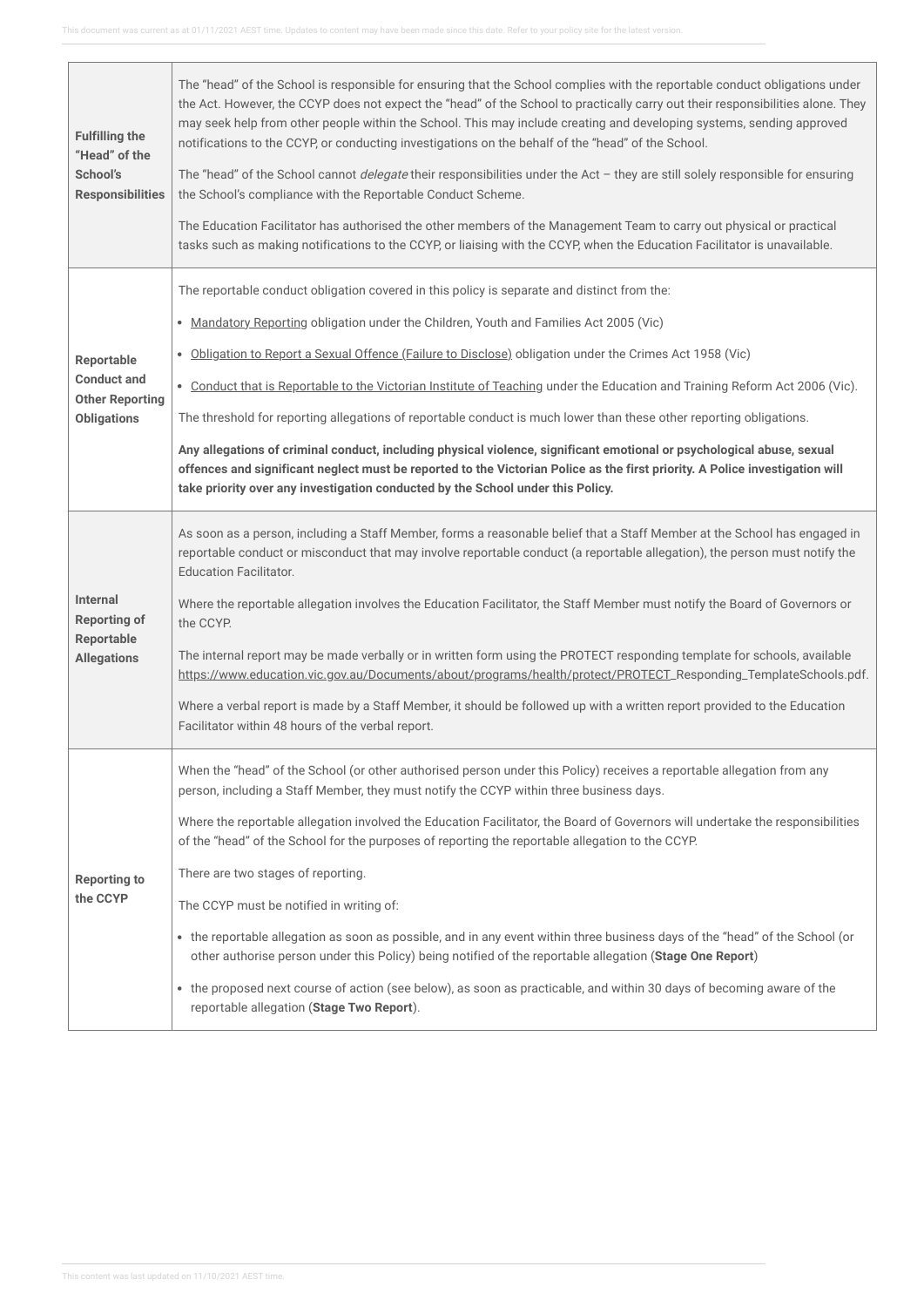|                            | The report to the CCYP must state:                                                                                                                                                                                                                                                                                                                                                                                                                     |
|----------------------------|--------------------------------------------------------------------------------------------------------------------------------------------------------------------------------------------------------------------------------------------------------------------------------------------------------------------------------------------------------------------------------------------------------------------------------------------------------|
|                            | • that a reportable allegation has been made against a Staff Member                                                                                                                                                                                                                                                                                                                                                                                    |
|                            | • the name (including any former name and alias, if known) and date of birth, if known, of the Staff Member                                                                                                                                                                                                                                                                                                                                            |
|                            | • whether the Victoria Police has been contacted about the reportable allegation                                                                                                                                                                                                                                                                                                                                                                       |
| <b>Stage One</b>           | • the name, address and telephone number of the School                                                                                                                                                                                                                                                                                                                                                                                                 |
| Report                     | • the name of the "head" of the School.                                                                                                                                                                                                                                                                                                                                                                                                                |
|                            | An online form available on the CCYP's website must be used for the Stage One Report.                                                                                                                                                                                                                                                                                                                                                                  |
|                            | If the Staff Member is a registered teacher and the misconduct involves a charge, conviction or finding of guilt of a sexual<br>offence, the School must immediately notify the Victorian Institute of Teaching (VIT) under our Conduct that is Reportable to<br>the Victorian Institute of Teaching policy. The timing of making a Stage One Report to the Commission under this Policy will<br>coincide with the timing of a report made to the VIT. |
|                            | The report to the CCYP must state:                                                                                                                                                                                                                                                                                                                                                                                                                     |
|                            | • detailed information about the reportable allegation                                                                                                                                                                                                                                                                                                                                                                                                 |
|                            | • whether or not the School proposes to take any disciplinary or other action in relation to the Staff Member and the reasons<br>why it intends to take, or not to take, that action                                                                                                                                                                                                                                                                   |
| <b>Stage Two</b><br>Report | any written submissions made to the "head" of the School (or other authorised person under this Policy) concerning the<br>$\bullet$<br>reportable allegation that a Staff Member wished to have considered in determining what, if any disciplinary or other action<br>should be taken in relation to the Staff Member.                                                                                                                                |
|                            | Any allegation of criminal conduct, including physical violence, significant emotional or psychological abuse, sexual<br>offences or significant neglect, must be reported to the Victorian Police. A Police investigation will take priority over any<br>investigation conducted by the School under this Policy.                                                                                                                                     |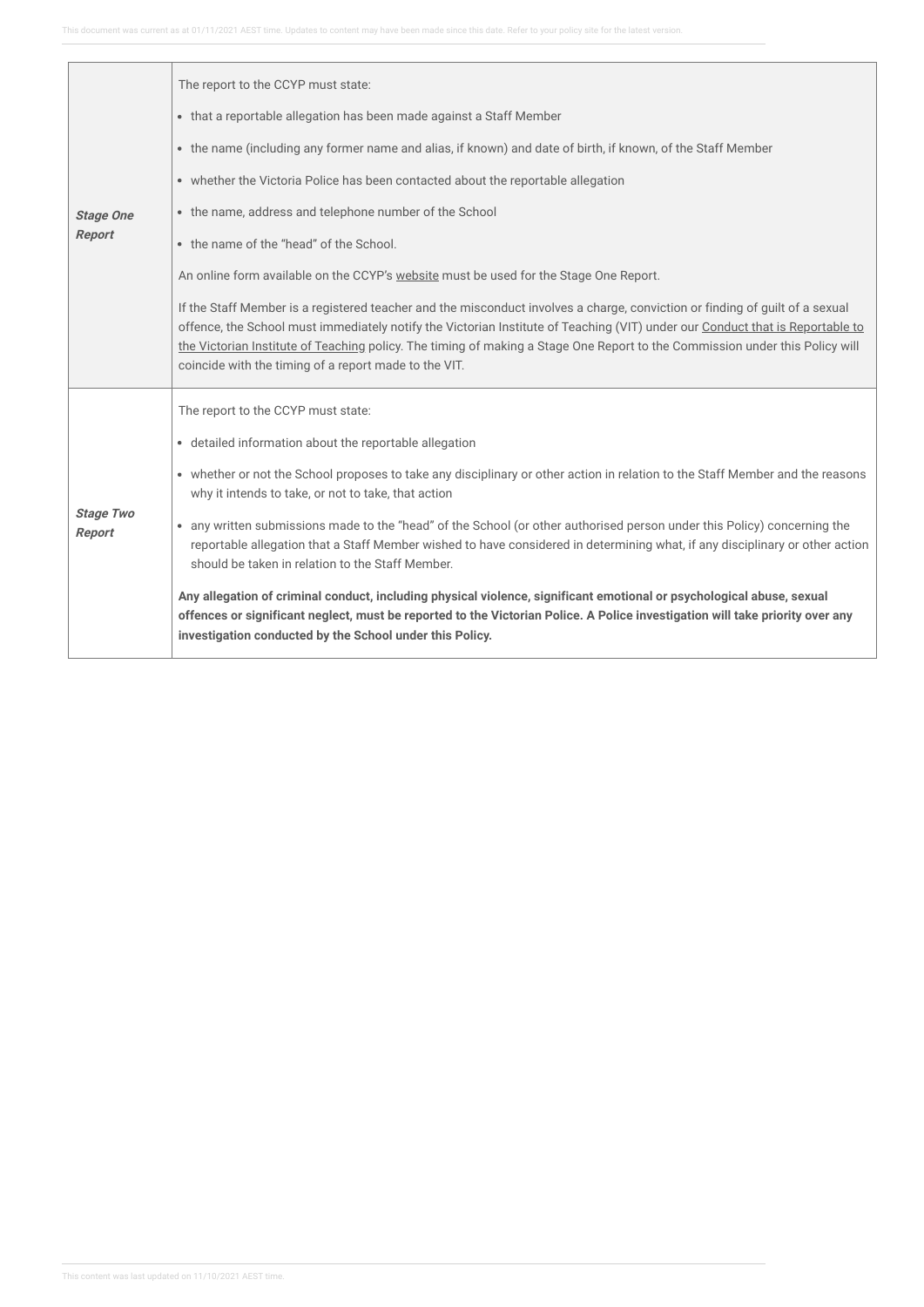|                                                         | After the Education Facilitator or the Board of Governors has made a report to the CCYP, they must ensure that an<br>appropriate investigation of the reportable allegation is conducted.                                                                                                                                                                                                                                          |
|---------------------------------------------------------|------------------------------------------------------------------------------------------------------------------------------------------------------------------------------------------------------------------------------------------------------------------------------------------------------------------------------------------------------------------------------------------------------------------------------------|
|                                                         | The investigation can be conducted by the Education Facilitator or the Board of Governors (if authorised by the Education<br>Facilitator or the allegation involves the Education Facilitator). Alternatively, the School can appoint a regulator (for example<br>the VIT) or an independent investigator. A regulator engaged by the School for the purposes of an investigation may also<br>appoint an independent investigator. |
|                                                         | The Education Facilitator or the Board of Governors must notify the CCYP of who will be conducting the investigation.                                                                                                                                                                                                                                                                                                              |
|                                                         | The investigation must be conducted in accordance with the rules of procedural fairness and natural justice. For example,<br>the investigation should be conducted without bias and the person against whom the allegation is made should be given the<br>right to respond. Refer to the CCYP's Information Sheet 4 Investigation overview for more information on what to consider<br>when conducting an investigation.           |
| <b>What Happens</b><br>After a Report<br>to the CCYP is | A Police investigation into any matter takes priority over an investigation by the School. On becoming aware that the Police<br>are investigating a reportable allegation:                                                                                                                                                                                                                                                         |
| <b>Made</b>                                             | • the School should consult with the Police before commencing an investigation to find out if the Police are, or will be,<br>conducting an investigation                                                                                                                                                                                                                                                                           |
|                                                         | • the School's investigation should be put on hold until the Police investigation is complete.                                                                                                                                                                                                                                                                                                                                     |
|                                                         | The Education Facilitator or Board of Governors must give the CCYP:                                                                                                                                                                                                                                                                                                                                                                |
|                                                         | • a copy of the findings of the investigation and the reasons for those findings                                                                                                                                                                                                                                                                                                                                                   |
|                                                         | • details of any disciplinary or other action that the School proposes to take in relation to the Staff Member and the reasons<br>for that action                                                                                                                                                                                                                                                                                  |
|                                                         | • if the School does not propose to take any disciplinary or other action in relation to the Staff Member, the reasons why no<br>action is to be taken.                                                                                                                                                                                                                                                                            |
|                                                         | Under the Act, a Staff Member may seek a review by the CCYP of a finding made at the conclusion of an investigation.                                                                                                                                                                                                                                                                                                               |
|                                                         | Under the Act, the Education Facilitator or Board of Governors may disclose:                                                                                                                                                                                                                                                                                                                                                       |
|                                                         | • information about the progress of the investigation                                                                                                                                                                                                                                                                                                                                                                              |
|                                                         | • the findings, reasons for the findings and the recommendations made at the conclusion of the investigation                                                                                                                                                                                                                                                                                                                       |
| <b>Information</b>                                      | • an action taken in response to those findings                                                                                                                                                                                                                                                                                                                                                                                    |
| Sharing:<br><b>Children</b> and                         | to:                                                                                                                                                                                                                                                                                                                                                                                                                                |
| <b>Parents/Carers</b>                                   | • the child who is the subject of the reporting allegation                                                                                                                                                                                                                                                                                                                                                                         |
|                                                         | • a parent                                                                                                                                                                                                                                                                                                                                                                                                                         |
|                                                         | • a carer                                                                                                                                                                                                                                                                                                                                                                                                                          |
|                                                         | • Child Protection if the child is under its care.                                                                                                                                                                                                                                                                                                                                                                                 |